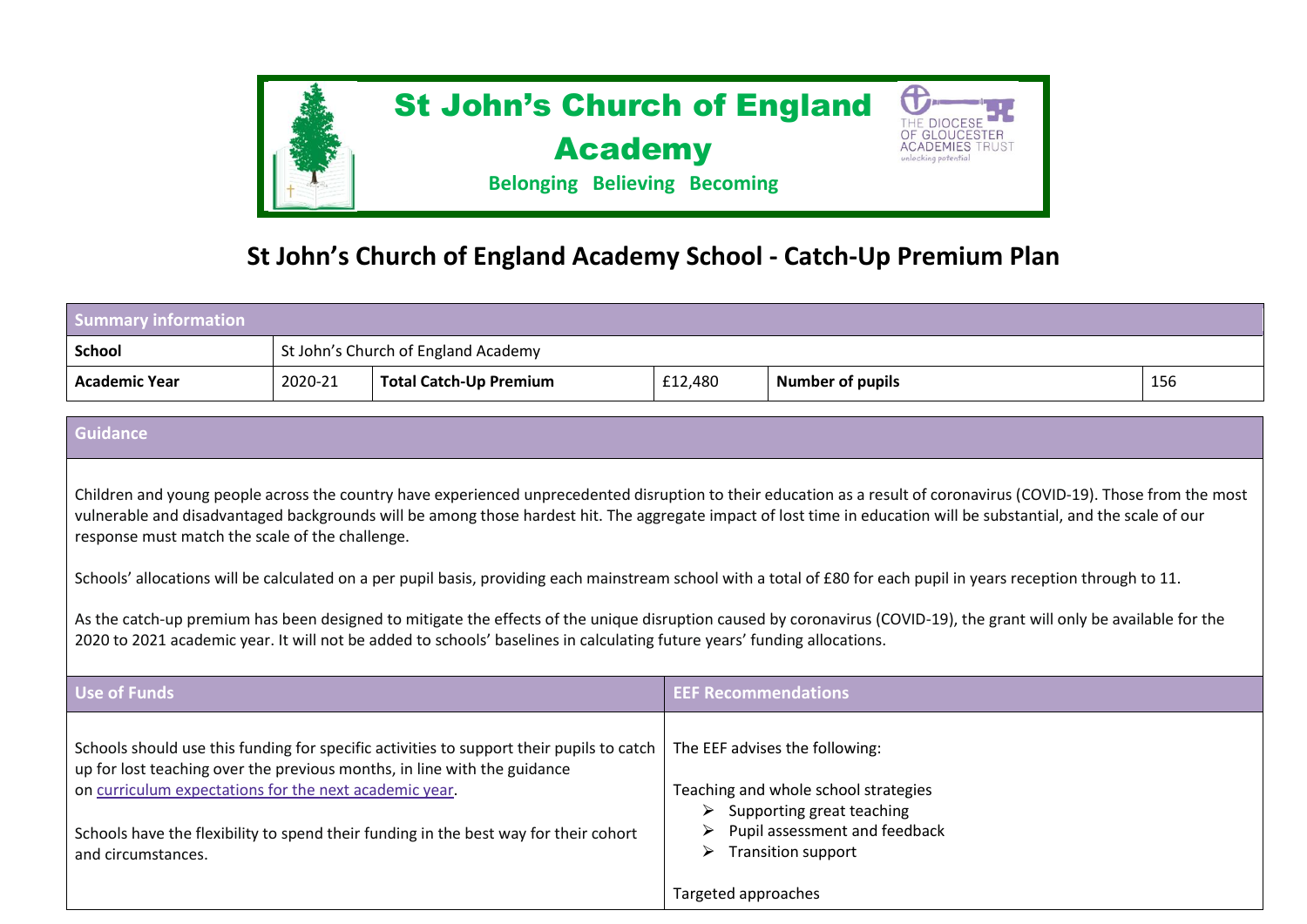| To support schools to make the best use of this funding, the Education Endowment  <br>Foundation (EEF) has published a coronavirus (COVID-19) support guide for<br>schools with evidence-based approaches to catch up for all students. Schools<br>should use this document to help them direct their additional funding in the most | $\triangleright$ One to one and small group tuition<br>Intervention programmes<br>Extended school time                            |
|--------------------------------------------------------------------------------------------------------------------------------------------------------------------------------------------------------------------------------------------------------------------------------------------------------------------------------------|-----------------------------------------------------------------------------------------------------------------------------------|
| effective way.                                                                                                                                                                                                                                                                                                                       | Wider strategies<br>$\triangleright$ Supporting parent and carers<br>Access to technology<br>⋗<br>$\triangleright$ Summer support |

a sa kabila na katika sa katika sa mga kalamatan ng mga kalamatan ng mga kalamatan ng mga kalamatan ng mga kal

|                | <b>Identified impact of lockdown</b>                                                                                                                                                                                                                                                                                                                                                                                                                                                                                                                                                                                                                                                                                                                                     |
|----------------|--------------------------------------------------------------------------------------------------------------------------------------------------------------------------------------------------------------------------------------------------------------------------------------------------------------------------------------------------------------------------------------------------------------------------------------------------------------------------------------------------------------------------------------------------------------------------------------------------------------------------------------------------------------------------------------------------------------------------------------------------------------------------|
| <b>Maths</b>   | Content planned for the Summer Term 20 has been missed, leading to gaps in learning and stalled sequencing of journeys. Children still have an appetite for<br>maths and lockdown has not affected their attitudes however they are quite simply, 'behind'.<br>Recall of basic skills has suffered - children are not able to recall addition facts, times tables and have forgotten once taught calculation strategies. This is<br>reflected in arithmetic assessments.<br>We are working with 'CanDo' maths who have designed a specific recovery maths curriculum and frequent assessments that will be put in place from<br>September 20.                                                                                                                            |
| <b>Writing</b> | Children haven't necessarily missed 'units' of learning in the same way as Maths, however they have lost essential practising of writing skills. Grammar,<br>Spelling and Punctuation specific knowledge has suffered, leading to lack of fluency in writing. Those who have maintained writing throughout lockdown are<br>less affected, however those who evidently didn't write much have had to work additionally hard on writing stamina and improving their motivation due to<br>the lack of fluency in their ability to write.<br>We have introduced a new writing structure through Read in to Writing linking to specific year grammar, punctuation and spelling expectations.<br>We are a pilot school for The reception year early language programme (NELI). |
| Reading        | Children accessed reading during lockdown more than any other subject. This is something that was more accessible for families and required less teacher<br>input. However, children are less fluent in their reading and the gap between those children that read widely and those children who don't is now<br>increasingly wide. Children's comprehension skills have also suffered as a result of the lockdown.<br>We are building on our strategy of VIPERS by introducing whole class reading and cracking comprehension.<br>We are a pilot school for The reception year early language programme (NELI).                                                                                                                                                         |
| Non-core       | There are now significant gaps in knowledge – whole units of work have not been taught meaning that children are less able to access pre-requisite<br>knowledge when learning something new and they are less likely to make connections between concepts and themes throughout the curriculum. Children<br>have also missed out on the curriculum experiences e.g. trips, visitors and powerful curriculum moments.<br>We have planned our curriculum through clearly identifying links to missed learning and prior learning.                                                                                                                                                                                                                                          |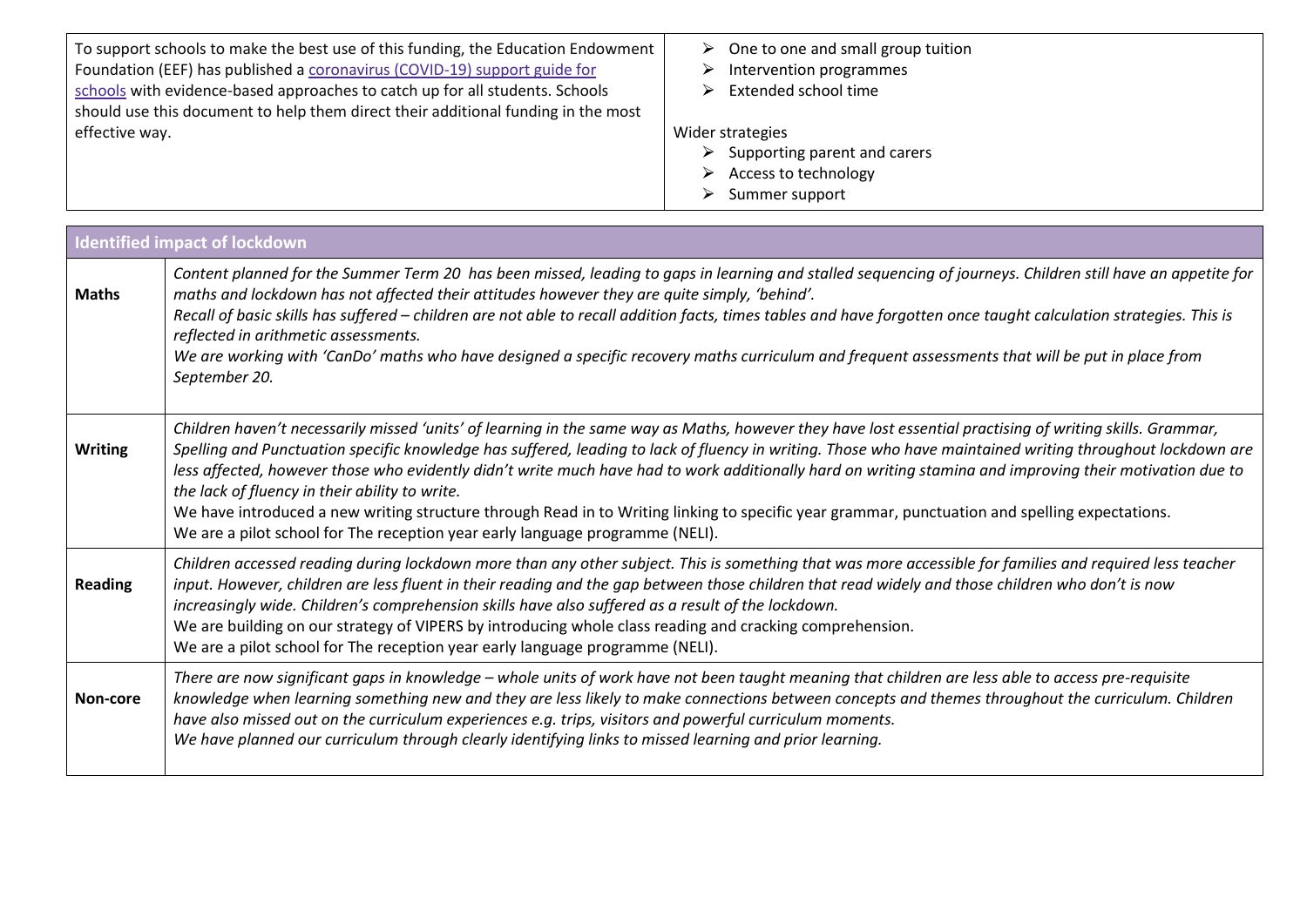**Planned expenditure -** The headings below are grouped into the categories outlined in the Education Endowment Foundation's coronavirus support guide for schools)

| i. Teaching and whole-school strategies                                                                                                                                                                                                                                                                                                    |                                                                                                                                                                                                                                                                                                                                                                                           |                                                                                                                                                                                                                                                                                                                                                                                              |                   |                        |  |  |
|--------------------------------------------------------------------------------------------------------------------------------------------------------------------------------------------------------------------------------------------------------------------------------------------------------------------------------------------|-------------------------------------------------------------------------------------------------------------------------------------------------------------------------------------------------------------------------------------------------------------------------------------------------------------------------------------------------------------------------------------------|----------------------------------------------------------------------------------------------------------------------------------------------------------------------------------------------------------------------------------------------------------------------------------------------------------------------------------------------------------------------------------------------|-------------------|------------------------|--|--|
| <b>Desired outcome</b>                                                                                                                                                                                                                                                                                                                     | Chosen approach and anticipated cost                                                                                                                                                                                                                                                                                                                                                      | Impact (once reviewed)                                                                                                                                                                                                                                                                                                                                                                       | <b>Staff lead</b> | <b>Review</b><br>date? |  |  |
| Supporting great teaching:<br>Our Enquiry Curriculum identifies missed and prior<br>learning which links into our current plans.<br>The foundation subjects will be planned with increasing<br>detail and consideration for how pre-requisite<br>knowledge will be taught alongside new learning so that<br>knowledge gaps can be reduced. | Additional time was provided for teachers to research and<br>plan our curriculum in the summer term in preparation for<br>our return in September 2020.<br>Monitoring of books will take place in staff meeting time.<br>Release time will be available to as monitoring time and<br>additional cover will be required to facilitate this.<br>(Included in School Improvement Plan Costs) | Curriculum content delivered.<br>Full curriculum in place by end of<br>Spring 20.                                                                                                                                                                                                                                                                                                            | P.H<br>C.A        | Termly                 |  |  |
| Despite the limitations placed on schools in terms of use<br>of physical resources and the sharing of them, we are<br>focussing on CPA - concrete, pictorial and abstract,<br>manipulatives, ensuring they are taught and accessed<br>regularly in Maths.                                                                                  | Maths subject Leaders to attend GLOW Maths CPD. INSET<br>and Staff meetings for CanDo and Maths 5 BIG IDEAS.<br>(Included in School Improvement Plan Costs)                                                                                                                                                                                                                               | Subject Leaders training impacting<br>on skills and confidence of staff<br>and delivering CanDo Maths.<br>Lesson observations and book<br>looks show evidence of CPA being<br>used appropriately.                                                                                                                                                                                            | C.A               | Termly                 |  |  |
| Teaching assessment and feedback<br>Teachers have a very clear understanding of what gaps<br>in learning remain and use this to inform assessments of<br>learning that are aligned with standardised norms,<br>giving a greater degree in confidence and accuracy of<br>assessments.                                                       | Implement the NFER and CanDo National Test-style<br>Standardised Assessment tests as well as reading and<br>phonics assessments.<br>Complete tests and record assessments to identify gaps on<br>Target Tracker to track performance.<br>(Included in School Improvement Plan Costs)                                                                                                      | Gaps identified in numeracy and<br>literacy - phonics, spelling,<br>sentence structure,<br>comprehension - and subject-<br>specific assessments to identify<br>particular areas where pupils have<br>forgotten or misunderstood key<br>concepts.<br>Pupils provided pupils with high-<br>quality feedback, building on<br>accurate assessment.<br>Gaps reduced from baseline<br>assessments. | <b>SLT</b>        | T1; T6                 |  |  |
| <b>Transition support</b><br>Children who are joining school from different settings<br>or who are beginning their schooling have an<br>opportunity to become familiar and confident with the<br>setting before they arrive.                                                                                                               | A specific section for Prospective Parents is added to the<br>school website. A 360 virtual tour of our School and<br>photos are shared with all new-starters and prospective<br>parents.<br>A pack of information is provided for all new starters.<br>The teacher speaks to the parents and children via phone /<br>zoom so that they can feel more confident when joining.             | Parents and children feel reassured<br>and confident to start school.<br>Smooth transition in place.                                                                                                                                                                                                                                                                                         | P.H / S.G         | T1; T6                 |  |  |
| Total budgeted additional catch-up cost                                                                                                                                                                                                                                                                                                    |                                                                                                                                                                                                                                                                                                                                                                                           |                                                                                                                                                                                                                                                                                                                                                                                              |                   |                        |  |  |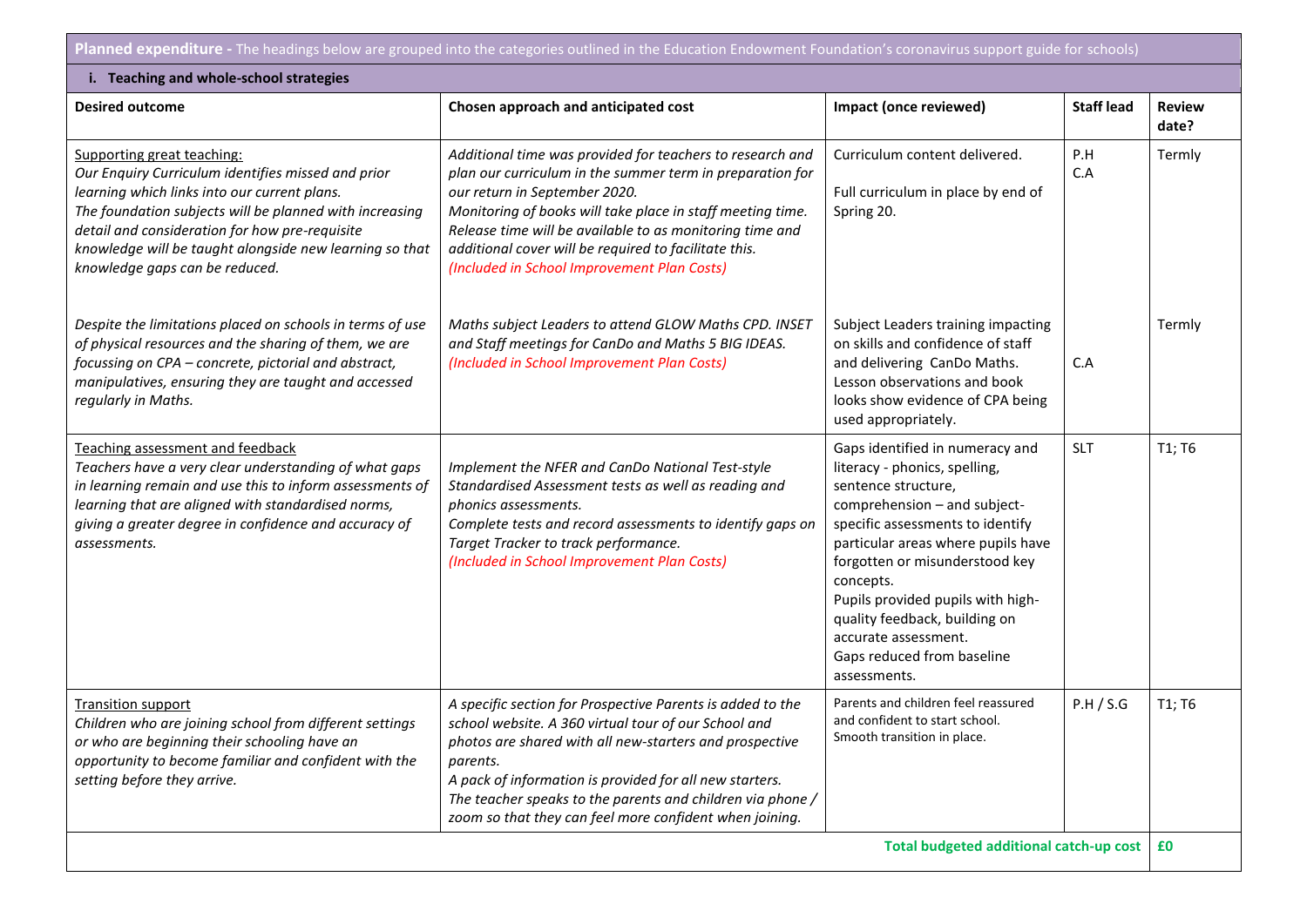| ii.<br><b>Targeted approaches</b>                                                                                                                                                                                                                                                                                                                                                                                       |                                                                                                                                                                                                                                                                                             |                                                                                                                                                                                                     |                   |                        |
|-------------------------------------------------------------------------------------------------------------------------------------------------------------------------------------------------------------------------------------------------------------------------------------------------------------------------------------------------------------------------------------------------------------------------|---------------------------------------------------------------------------------------------------------------------------------------------------------------------------------------------------------------------------------------------------------------------------------------------|-----------------------------------------------------------------------------------------------------------------------------------------------------------------------------------------------------|-------------------|------------------------|
| <b>Desired outcome</b>                                                                                                                                                                                                                                                                                                                                                                                                  | Chosen action/approach                                                                                                                                                                                                                                                                      | Impact (once reviewed)                                                                                                                                                                              | <b>Staff lead</b> | <b>Review</b><br>date? |
| Reading Interventions - whole class, small group and<br>Individual<br>Identified children will have significantly increased rates of<br>reading fluency, expression and intonation. They will be<br>able to comprehend reading better as a result of being able<br>to read at pace without spending their working memory<br>decoding. They will be confident readers and dips in reading<br>attainment will be negated. | All teachers are expected to read to their class daily,<br>demonstrating reading porosity.<br>Cracking Comprehension purchased for all year<br>groups.<br>(Included in School Improvement Plan Costs)<br>Guided reading and targeted $1 - 1$ reading support<br>provided.<br>TA costs £2767 | Confidence raised.<br>Reading ages and Standardised<br>scores increase.                                                                                                                             | S.G/J.P           | Termly                 |
| <b>Phonics Interventions</b><br>Identified children will regain lost and missed phonics<br>learning and increase their understanding and application<br>of phonic knowledge within their reading and writing.                                                                                                                                                                                                           | Additional whole class sessions included daily.<br>Phonic strategies implemented within specific<br>intervention sessions targeting key children.<br>Class and Intervention support provided in Year 1/2/3<br>and with key children in Y4 and Y5.<br>TA costs £3538                         | To identify gaps in phonics to work<br>towards phonics screening in<br>Autumn 2 2020 (Y2) and Summer<br>2021 (Y1)n to meet National<br>Expectations.<br>Phonetic Knowledge Gap reduced<br>in $KS2.$ | S.G/J.P           | Termly                 |
| Numeracy Intervention -<br>Maths on Track sessions supports those identified children<br>in reinforcing their understanding of basic maths skills and<br>application of number.                                                                                                                                                                                                                                         | Rapid Maths and MOT sessions are timetabled for<br>specific KS2 pupils.<br>TA costs £6666                                                                                                                                                                                                   | Increased understanding of key<br>mathematical skills.<br>Confidence raised.<br>Standardised scores increased.                                                                                      | C.A / J.P         | Termly                 |
| <b>Total budgeted cost</b>                                                                                                                                                                                                                                                                                                                                                                                              |                                                                                                                                                                                                                                                                                             |                                                                                                                                                                                                     |                   | £12,971                |